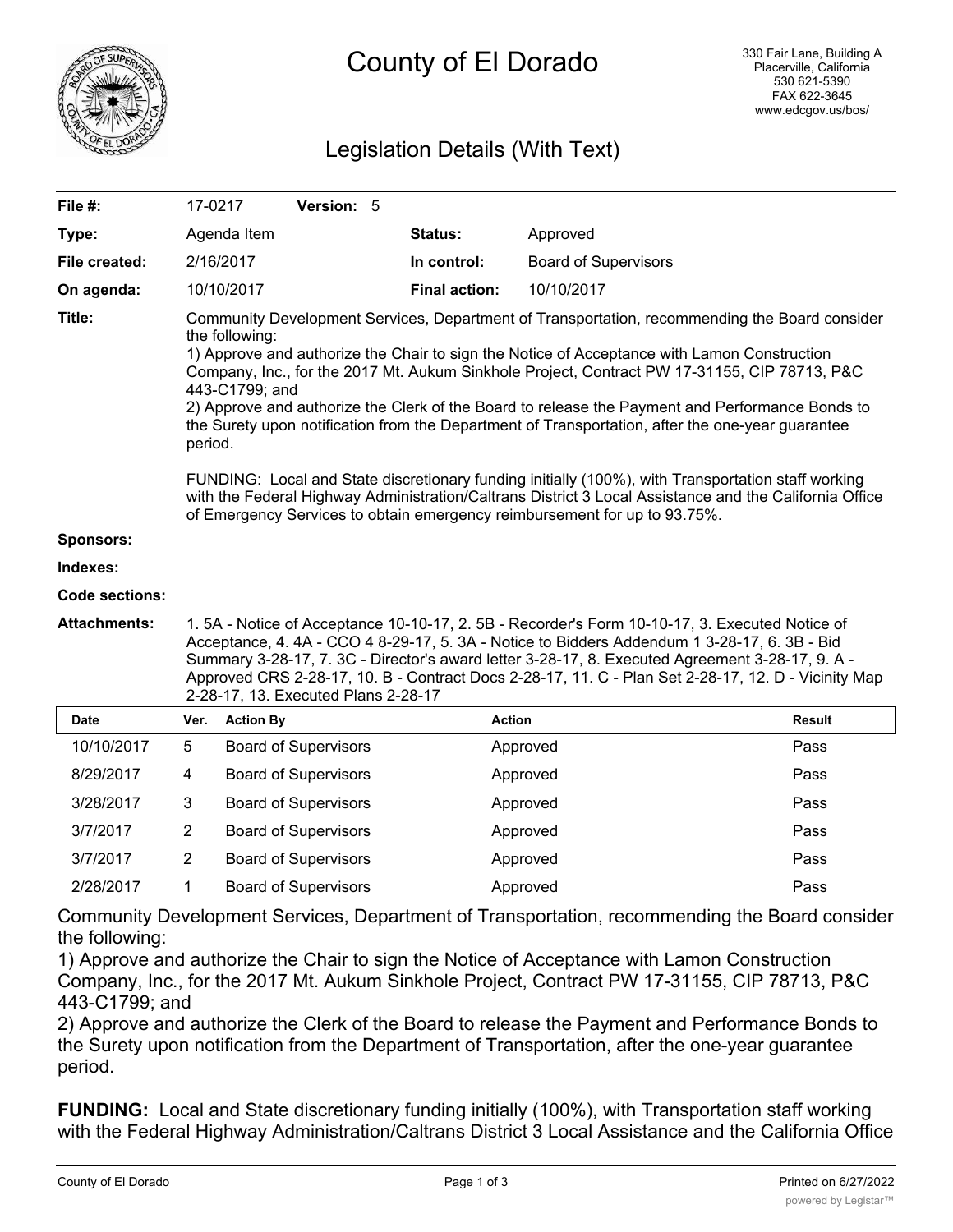of Emergency Services to obtain emergency reimbursement for up to 93.75%. **DEPARTMENT RECOMMENDATION**

Community Development Services (CDS), Department of Transportation (Transportation), recommending the Board consider the following:

1) Approve and authorize the Chair to sign the Notice of Acceptance (NOA) with Lamon Construction Company, Inc. (Contractor), for the 2017 Mt. Aukum Sinkhole Project (Project), Contract PW 17- 31155, Capital Improvement Program (CIP) 78713, P&C 443-C1799; and

2) Approve and authorize the Clerk of the Board to release the Payment and Performance Bonds to the Surety upon notification from Transportation, after the one-year guarantee period.

# **DISCUSSION / BACKGROUND**

The contract for the Project was approved by the Board on March 28, 2017 (Item 26)*.* The roadway was opened to motorists on May 12, 2017*.* Recordation of the NOA will start legal time frames for guarantees, a lien period, and return of retention monies. Recordation of the NOA will also start the one-year time frame for releasing the Payment and Performance Bonds to the Surety.

Direct Construction Cost Summary:

| <b>Original Bid Price</b>             | \$469,032.78 |
|---------------------------------------|--------------|
| <b>Contract Item Cost</b>             | \$492,070.60 |
| <b>Contract Change Order Cost</b>     | \$81,475.00  |
| <b>Total Direct Construction Cost</b> | \$573,545.60 |
| <b>Direct Construction Budget</b>     | \$586,290.98 |

Major Contract Change Orders on the Project dealt with the following:

- · Installing, maintaining, and removing temporary water pollution control measures;
- · Additional work to furnish and install an underdrain system; and
- Additional work to stabilize the roadway subgrade and rock grade.

The final costs listed are estimates. Transportation will be closing out the Project with the Contractor and finalizing costs over the coming weeks. Any significant deviations from the estimates above that exceed Transportation's allocated authority will be brought back to the Board for review and approval in a subsequent agenda item.

#### **ALTERNATIVES**

The Board could choose not to approve the NOA. Transportation has inspected the work and deemed the work complete. The NOA initiates the warranty period and the time period counter for the release of Payment and Performance Bonds. By not approving the NOA, the Board would delay the release of the Bonds and extend the Contractor's warranty period.

# **OTHER DEPARTMENT / AGENCY INVOLVEMENT**

N/A

#### **CAO RECOMMENDATION**

It is recommended that the Board approve this item.

#### **FINANCIAL IMPACT**

There is no change to Net County Cost associated with this item. Funding for the Project is budgeted in Transportation's 2017 CIP, which was approved by the Board on June 27, 2017 (Item 25), and is